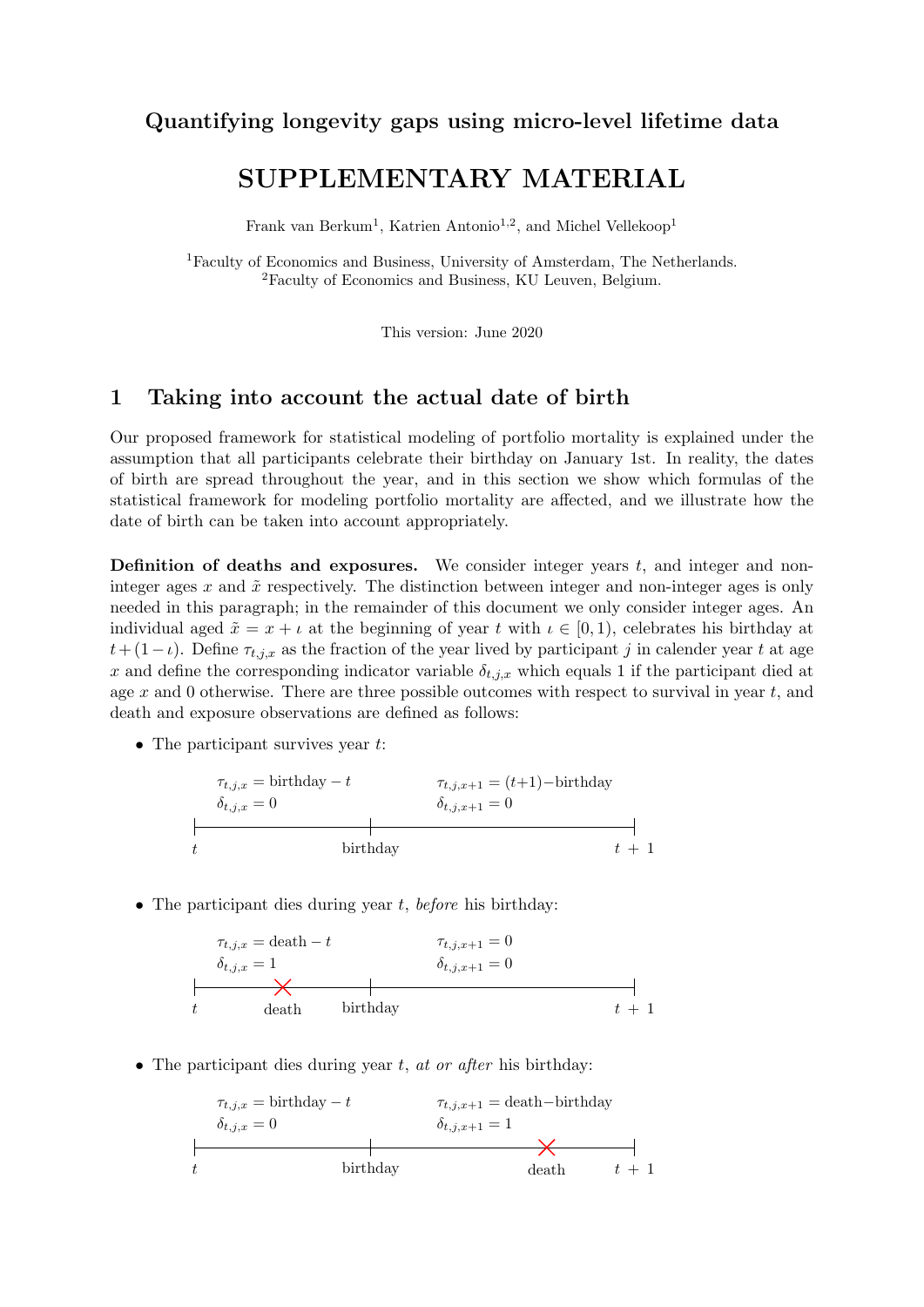**Model likelihood.** We define the force of mortality for participant j at time t and age x by  $\mu_{tjx} = \mu_{tjx}^{\text{pop}} \cdot \eta_{tjx}$ . We assume that in calendar year t the baseline population force of mortality  $\mu_{tjx}^{\text{pop}} = \mu_{tx}^{\text{pop},g(j)}$  is given for participant j aged x during calendar year t with gender  $g(j) \in \{M, F\}$ . The factor  $\eta_{tjx}$  represents the ratio between the population force of mortality and the force of mortality of participant  $j$  in calendar year  $t$  at age  $x$ , and this factor must be estimated from the data.

In the likelihood defined below, we take into account that participant  $j$  has his birthday at  $t+(1-\iota_i)$ . The factor  $\eta_{tj}$  appears for  $x=x(j,t)$  and  $x=x(j,t)+1$  in the likelihood, but if age is not included as a risk factor, the factors  $\eta_{t,j,x(j,t)}$  and  $\eta_{t,j,x(j,t)+1}$  are the same. The likelihood for all individual survival observations combined is given by:

$$
\mathcal{L}(\eta_{tjx}) = \prod_{t=2006}^{2011} \prod_{j=1}^{J_t} \prod_{x=x(j,t)}^{x(j,t)+1} \exp[-\tau_{tjx}\mu_{tjx}^{\text{pop}}\eta_{tjx}] (\mu_{tjx}^{\text{pop}}\eta_{tjx})^{\delta_{tjx}}, \qquad (1)
$$

where  $J_t$  is the number of participants in year t. In total, there are 11,321,861 observations from participants in the different years (summed over  $t$  and  $j$ ), and the likelihood is built up from 22,625,142 contributions from participants in the portfolio (summed over  $t, j$  and  $x$ ).

Cross-validation statistics and robustness analysis. Denote by  $\mathcal{F}_{-t}$  all observations in the dataset excluding observations from year t. We define  $\ell_{ti}$  as the likelihood of observed death or survival for participant  $j = 1, \ldots, J_t$  in calendar year t given the predictive distribution that follows from  $\mathcal{F}_{-t}$ . If  $\tau_{tjx}$  represents the fraction of year t that participant j was alive at age x,  $\ell_{tj}$  is computed as follows:

$$
\ell_{tj} = \prod_{x=x(j,t)}^{x(j,t)+1} \exp[-\tau_{tjx}\mu_{tjx}^{\text{pop}}\hat{\eta}_{j,x}^{-t}] \left(\tau_{tjx}\mu_{tjx}^{\text{pop}}\hat{\eta}_{j,x}^{-t}\right)^{\delta_{tjx}}.
$$
\n(2)

### 2 Detailed description of the financial backtest

We describe a financial backtest that is performed for observations in the year 2011. Using the observations from the years 2006 until 2010 as the training sample, we aim to predict the liabilities that are required for those participants that are still alive at the end of 2011. The model that comes closest to the actual required liabilities is said to be the best predicting model.

#### 2.1 Random value of the liabilities

We consider participants  $j = 1, \ldots, J_{2011}$  who are alive at the beginning of year 2011 and for which the annual benefit is given by  $b_i$ . We assume  $b_i$  to remain constant over time and this benefit is paid in case  $x(j, t) \geq x_r$  where  $x(j, t)$  is the age of participant j at the beginning of year t, and  $x_r = 65$  was the retirement age in the Netherlands in the year 2011. The present value of the liabilities for participant  $j$  at the end of 2011 in case the participant is still alive is then given by  $a_j b_j$ , where  $a_j$  represents an annuity factor that pays 1 euro if  $x(j, t) \geq x_r$ . This annuity factor is the same across all models considered; this way we ensure that we compare the different models in a consistent way. See Section [2.3](#page-3-0) for details on the calculation of these annuity factors.

The factor  $\hat{\eta}_{j,x}^{-2011}$  is estimated using the training sample 2006 to 2010. We model the uncertainty in participant j surviving the year 2011 using a Bernoulli distributed random variable  $Y_{2011,j}$ , with  $P(Y_{2011,j} = 1) = p_{2011,j}$ , and the  $Y_{2011,j}$  are assumed independent for different j's. Under the assumption of a constant force of mortality  $\mu_{tx}$  on the interval  $[t, t + 1) \times [x, x + 1)$ ,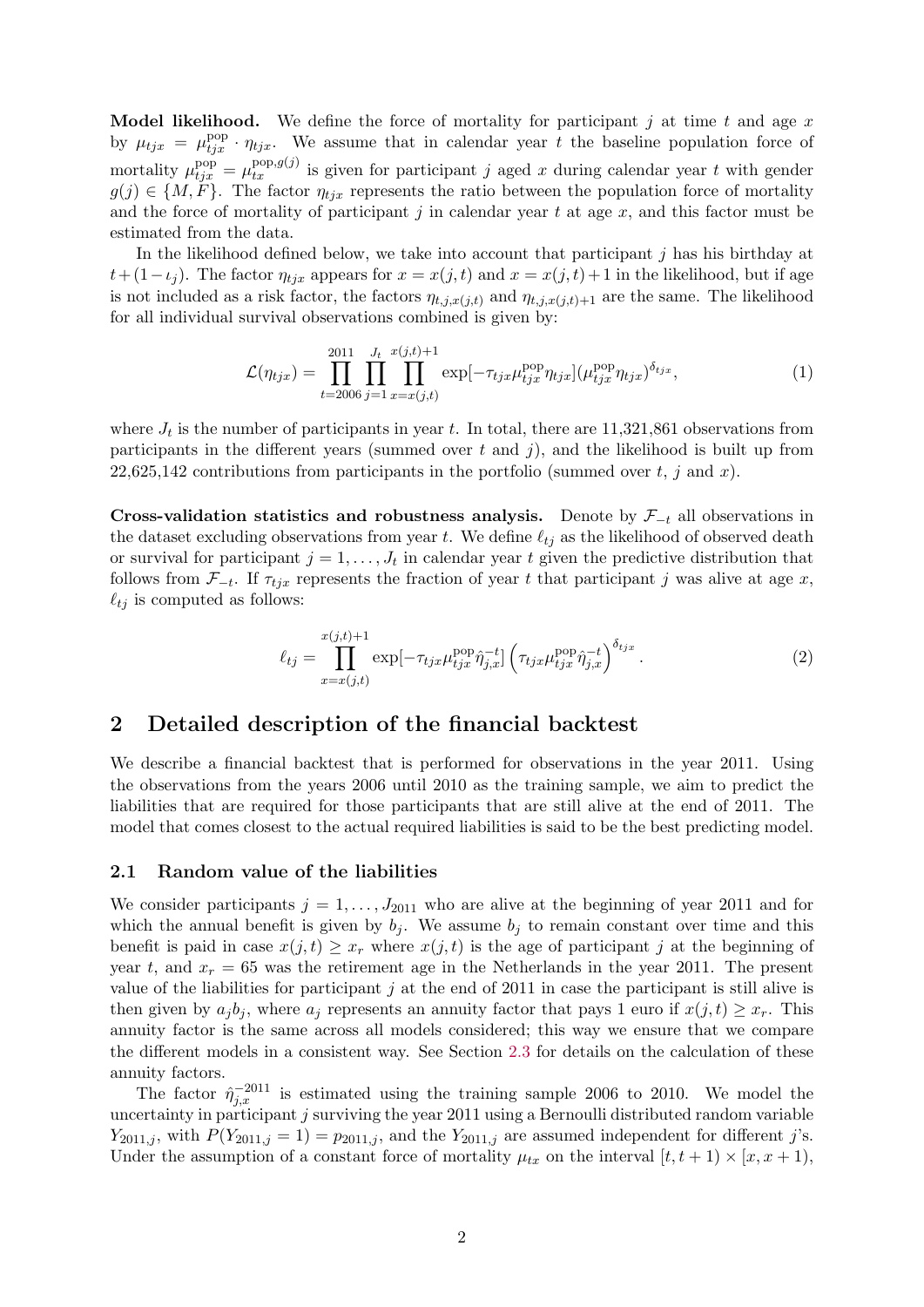the one-year survival probability for participant j with his birthday at  $t + (1 - \iota_i)$  is given by:

$$
p_{2011,j} = \exp\left[-\int_0^{1-t_j} \mu_{2011,j,x(j,2011)}^{\text{pop}} \cdot \hat{\eta}_{j,x(j,2011)}^{-2011} dt - \int_{1-t_j}^1 \mu_{2011,j,x(j,2011)+1}^{\text{pop}} \cdot \hat{\eta}_{j,x(j,2011)+1}^{-2011} dt\right]
$$
  
=  $\exp\left[-(1-t_j) \cdot \mu_{2011,j,x(j,2011)}^{\text{pop}} \cdot \hat{\eta}_{j,x(j,2011)}^{-2011} - t_j \cdot \mu_{2011,j,x(j,2011)+1}^{\text{pop}} \cdot \hat{\eta}_{j,x(j,2011)+1}^{-2011}\right].$ 

As described in Section 3.3 in the article, the stochastic value of the liabilities  $\Gamma$  on December 31st 2011 is given by

<span id="page-2-2"></span><span id="page-2-0"></span>
$$
\Gamma = \sum_{j=1}^{J_{2011}} (Y_{2011,j} \cdot b_j a_j + (1 - Y_{2011,j}) \cdot 0).
$$
 (3)

The fund faces a liability with present value  $b_j a_j$  at the end of 2011 for those participants who survive, whereas this liability is released for participants who die during 2011.  $J_{2011}$  is larger than two million, and based on a simulation study we have verified that the distribution of  $\Gamma$  is close to that of a normally distributed random variable. The skewness of Γ is close to but not equal to zero. We use a parametric approximation to construct prediction intervals for Γ, and we allow for the non-zero skewness by using the skew-normal distribution for this approximation, see for example [Vernic](#page-5-0) [\(2006\)](#page-5-0). Given the specification of  $\Gamma$  in [\(3\)](#page-2-0) and using only the point estimate  $\hat{\eta}_{j,x}^{-2011}$ , the expected value, the variance and the skewness of the random liabilities  $\Gamma$ are given by

$$
\mathbb{E}(\Gamma|\hat{\eta}_{j,x}^{-2011}) = \sum_{j=1}^{L_{2011}} p_{2011,j} \cdot b_j a_j \tag{4}
$$

$$
\text{Var}(\Gamma|\hat{\eta}_{j,x}^{-2011}) = \sum_{j=1}^{L_{2011}} (b_j a_j)^2 \cdot p_{2011,j} \cdot (1 - p_{2011,j}) \tag{5}
$$

$$
Skew(\Gamma|\hat{\eta}_{j,x}^{-2011}) = \frac{\sum_{j=1}^{L_{2011}} (b_j a_j)^3 \cdot p_{2011,j} \cdot (1 - p_{2011,j}) \cdot (1 - 2p_{2011,j})}{\left[\text{Var}(\Gamma|\hat{\eta}_{j,x}^{-2011})\right]^{3/2}}.
$$
 (6)

### 2.2 Population mortality model

We use the AG2014 model to obtain population mortality forecasts, see [Koninklijk Actuarieel](#page-5-1) [Genootschap](#page-5-1) [\(2014\)](#page-5-1). This model is an application of the [Li and Lee](#page-5-2) [\(2005\)](#page-5-2) model to a selection of West-European countries under a Poisson assumption for the observed death counts [\(Brouhns](#page-5-3) [et al.](#page-5-3) [\(2002\)](#page-5-3)).

The model is fitted using a group of West-European countries: Austria, Belgium, Denmark, England and Wales, West-Germany, Finland, France, Iceland, Ireland, Luxembourg, the Netherlands, Norway, Sweden and Switzerland. For each country c we downloaded the observed death counts  $d_{tx}^c$  and corresponding risk exposures  $E_{tx}^c$  from the Human Mortality Database<sup>[1](#page-2-1)</sup>, and we defined  $d_{tx}^{\text{EU}} = \sum_{c} d_{tx}^{c}$  and  $E_{tx}^{\text{EU}} = \sum_{c} E_{tx}^{c}$  for  $t = 1970, ..., 2010$  and  $x = 0, ..., 90$ .

The mortality model is specified as

<span id="page-2-3"></span>
$$
D_{tx}^{\text{EU}} \sim \text{Poisson}(E_{tx}^{\text{EU}} \mu_{tx}^{\text{EU}})
$$
\n<sup>(7)</sup>

$$
D_{tx}^{\text{NL}} \sim \text{Poisson}(E_{tx}^{\text{NL}} \mu_{tx}^{\text{NL}}),\tag{8}
$$

<span id="page-2-1"></span><sup>1</sup> <http://www.mortality.org>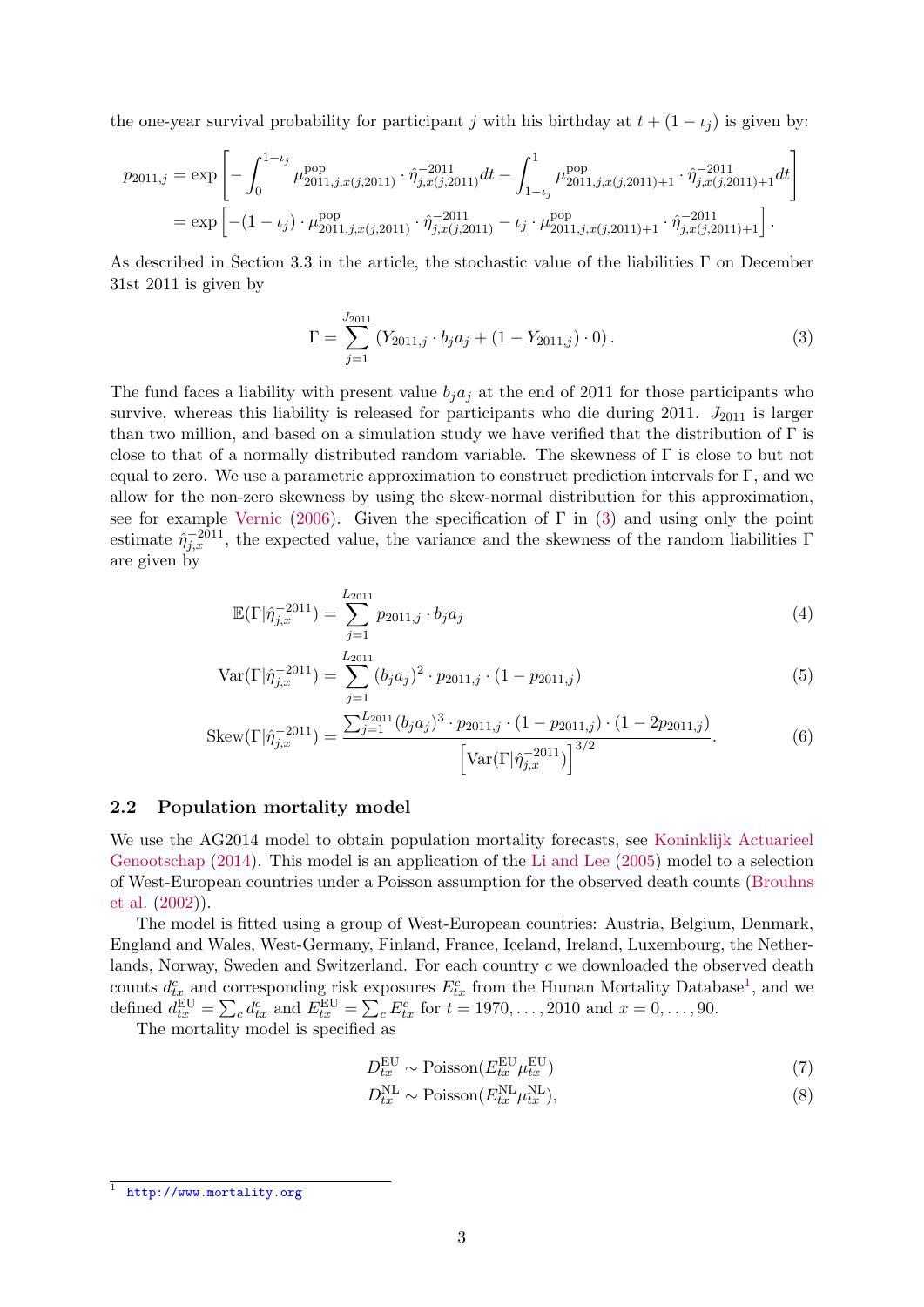with

$$
\ln \mu_{tx}^{\text{EU}} = A_x + B_x K_t \tag{9}
$$

$$
\ln \Delta_{tx}^{\text{NL}} = \alpha_x + \beta_x \kappa_t \tag{10}
$$

$$
\ln \mu_{tx}^{\text{NL}} = \ln \mu_{tx}^{\text{EU}} + \ln \Delta_{tx}^{\text{NL}}.
$$
\n(11)

Here,  $\mu_{tx}^{\text{EU}}$  is the force of mortality for the collection of West-European countries,  $\Delta_{tx}^{\text{NL}}$  is the difference in force of mortality between West-Europe and the Netherlands, and  $\mu_{tx}^{\text{NL}}$  is the resulting force of mortality for the Netherlands. The model is applied to both genders separately, so dependence on gender  $g$  is not shown.

For  $K_t$  the model prescribes a random walk with drift and for  $\kappa_t$  a mean reverting process that reverts back to zero:

$$
K_t = K_{t-1} + \theta + \varepsilon_t, \qquad \qquad \varepsilon_t \sim \mathcal{N}(0, \sigma_{\varepsilon}^2) \tag{12}
$$

$$
a\kappa_{t-1} + \nu_t, \qquad \nu_t \sim \mathcal{N}(0, \sigma_\nu^2), \tag{13}
$$

with  $|a| < 1$ . We further assume the error terms  $\varepsilon_t$  and  $\nu_t$  to be correlated for fixed t but uncorrelated over different  $t$ , so we can use Seemingly Unrelated Regression techniques to estimate this model. To compute annuities (see the next section) we use the most likely mortality path, i.e. we set error terms  $\varepsilon_t$  and  $\nu_t$  equal to zero when forecasting mortality. We calibrate our model to the ages 0 to 90, but mortality estimates for higher ages are needed in order to obtain more accurate (complete) estimates of annuities. We use the closure method of Kannistö  $(1992)$  to obtain mortality rates for ages higher than 90, using ages  $80, \ldots, 90$  in the Kannisto regression.

#### <span id="page-3-0"></span>2.3 Annuity factors

The financial backtest uses the expected present value of direct or deferred annuities  $a_i$  for participant j starting at December 31st 2011, as predicted on December 31st 2010. We make the following assumptions when computing the expected present value of the annuities:

- 1. All participants have integer age at January 1st 2011 (rounded down);
- 2. Benefits are paid halfway during the year;
- 3. There are no payments after age 121;

 $\kappa_t =$ 

4. The relative difference between mortality in the population and the pension fund is the same for all participants in the pension fund. This difference is represented by the factor  $\eta$  which is computed as

$$
\sum_{tjx} \delta_{tjx} / \sum_{tjx} \tau_{tjx} \hat{\mu}_{tx}^{\text{AG},g(j)},
$$

where the summation is taken over all individuals in the training sample  $t = \{2006, \ldots, 2010\}$ , and including both information before and after the birthday of participant j.

Here,  $\hat{\mu}_{tx}^{\text{AG},g}$  is obtained by calibrating the AG2014 model on mortality data from 1970-2010.

We use the discount curve published by the Dutch Central Bank for December 31st 2010, and we define  $z_k$  as the k-year zero rate for  $k \geq 0$  and  $z_0 = 0$ . We define the mid-year discount factor in year  $k$  as

$$
DF_{k+\frac{1}{2}} = [(1+z_k)^k \cdot (1+z_{k+1})^{k+1}]^{-1/2},\tag{14}
$$

with  $k > 0$ .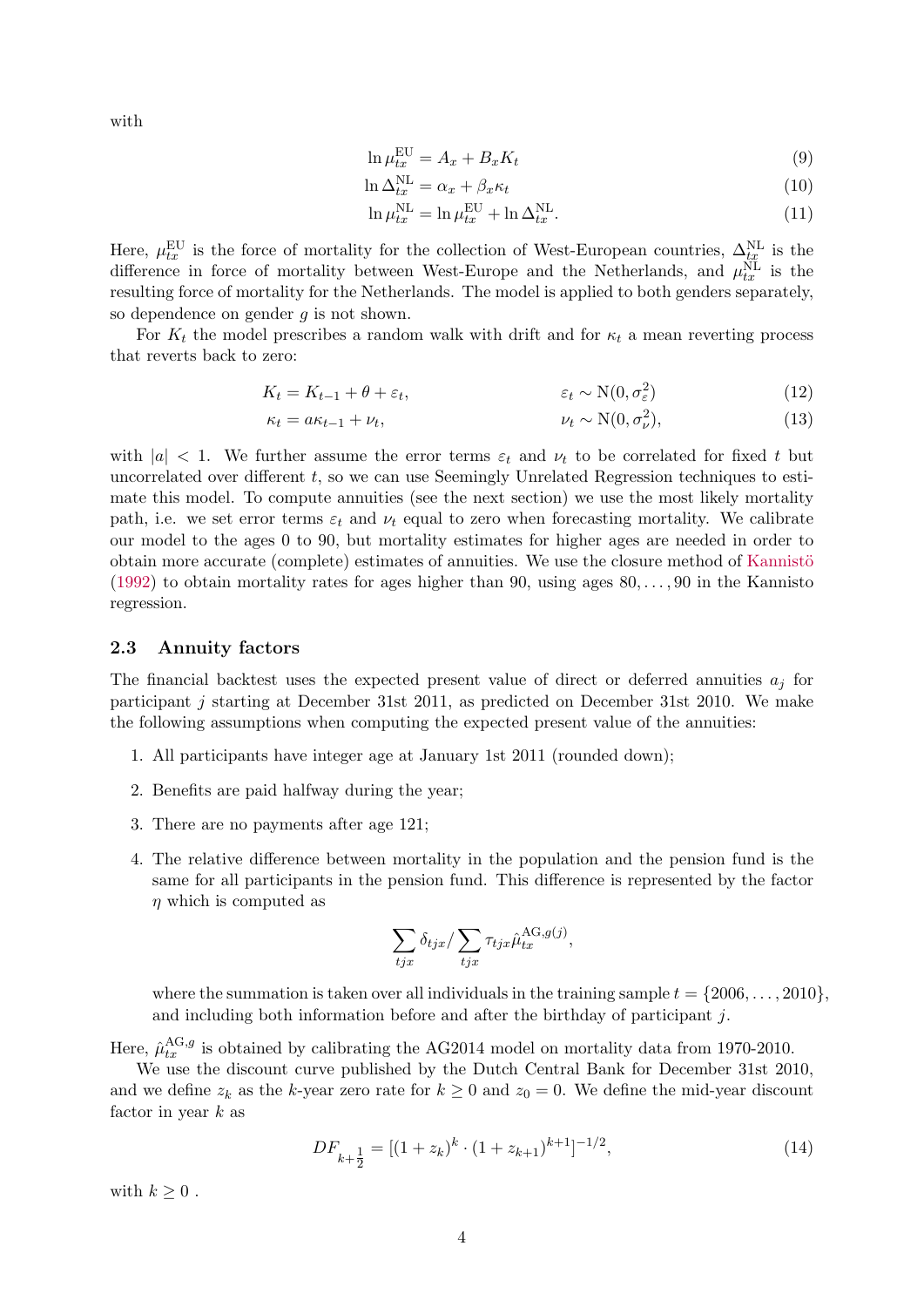In calculating the expected present value of the annuities  $a_i$  we only consider the risk factors age x and gender q. The one-year survival probability for participant j in year  $2011 + k$  is given by

$$
p_{j,k} = \exp[-\hat{\mu}_{2011+k,x(j,2011)+k}^{\text{AG},g(j)} \cdot \eta], \text{ for } k \ge 0,
$$

where the force of mortality  $\hat{\mu}_{tx}^{\text{AG},g}$  is obtained from a calibration using mortality data up to and including the year 2010. Given the set of assumptions listed above, we compute an annuity  $a_j$ as follows:

$$
a_j = \sum_{k \ge 0} DF_{k + \frac{1}{2}} \cdot_{k + \frac{1}{2}} p_j,
$$

with

$$
k + \frac{1}{2}p_j = \begin{cases} (p_{j,0})^{\frac{1}{2}} & \text{for } k = 0, \\ \left(\prod_{l=0}^{k-1} p_{j,l}\right) (p_{j,k})^{\frac{1}{2}} & \text{for } k \ge 1. \end{cases}
$$

The expected present value of the annuity  $a_j$  is used in [\(4\)](#page-2-2)–[\(6\)](#page-2-3).

### 3 Overdispersion

We estimate (smooth) effects for the risk factors that are available in our dataset using Poisson regression. It is insightful to investigate whether there is overdispersion in our observations. Recall that for each participant in the dataset, the variable  $\delta_{tjx}$  is an indicator variable that is 1 if participant j died in calendar year t at age x and 0 otherwise, and  $\tau_{tjx}$  is the fraction of the year lived by participant j in calendar year t at age  $x$  ( $0 \leq \tau_{tix} \leq 1$ ). We investigate the presence of overdispersion by comparing results from Poisson regression and results from Negative Binomial regression. These regression approaches make use of different mean-variance relationships which may have an impact on our regression results.

- If  $X \sim$  Poisson with  $E[X] = \mu$ , then  $Var[X] = \mu = E[X]$ ;
- If  $Y \sim$  Negative Binomial with  $E[Y] = \mu$  and  $\theta > 0$ , then  $Var[Y] = \mu + \mu^2/\theta > E[Y]$ .

To investigate the mean-variance relationship, we have performed the following analysis:

- 1. Estimate a regression model as specified in Section 3.1 of the article assuming either a Poisson or a Negative Binomial distribution to predict the participant-specific factors;
- 2. Sort the estimated participant-specific factors in ascending order;
- 3. Construct 20 groups which each represent five percent (in successive order) of the distribution of the participant-specific factors;
- 4. For each group, determine the mean and variance of the observations, corrected for the exposure  $\tau_{tix}$ .

We present the outcomes for a model that includes the risk factors DisPerc, Sal, IA, AFPP, Edu and PC; this is the most complex model considered in the article. Results for other specifications were similar. In Figure [1](#page-5-5) we have plotted the results from this analysis. The dots represent the empirical mean-variance combinations that have been computed from the dataset after estimation.